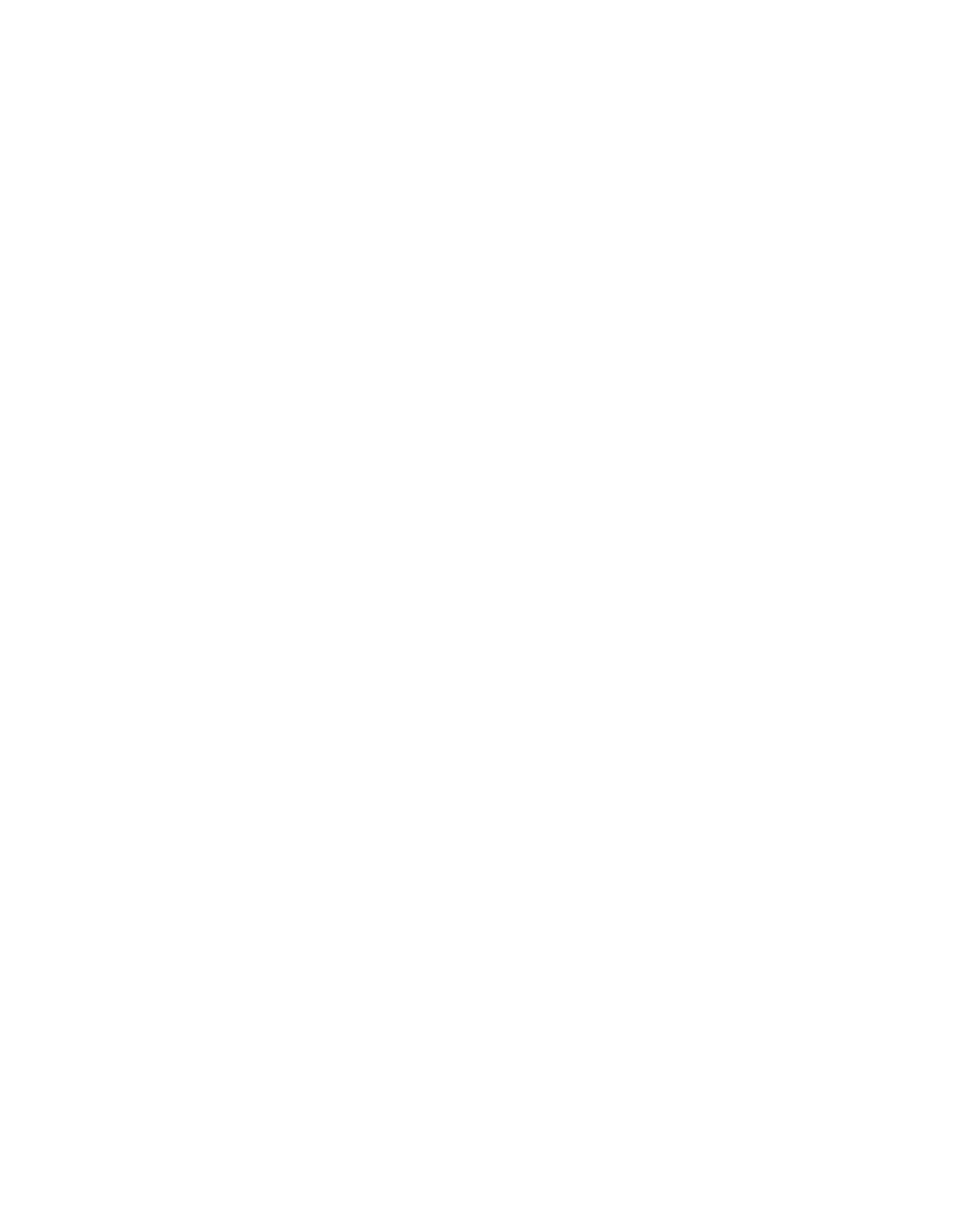# **How to Use**

# the Evidence-Based Practices KITs



Knowledge Informing Transformation

## **Permanent Supportive Housing**

**U.S. Department of Health and Human Services Substance Abuse and Mental Health Services Administration Center for Mental Health Services**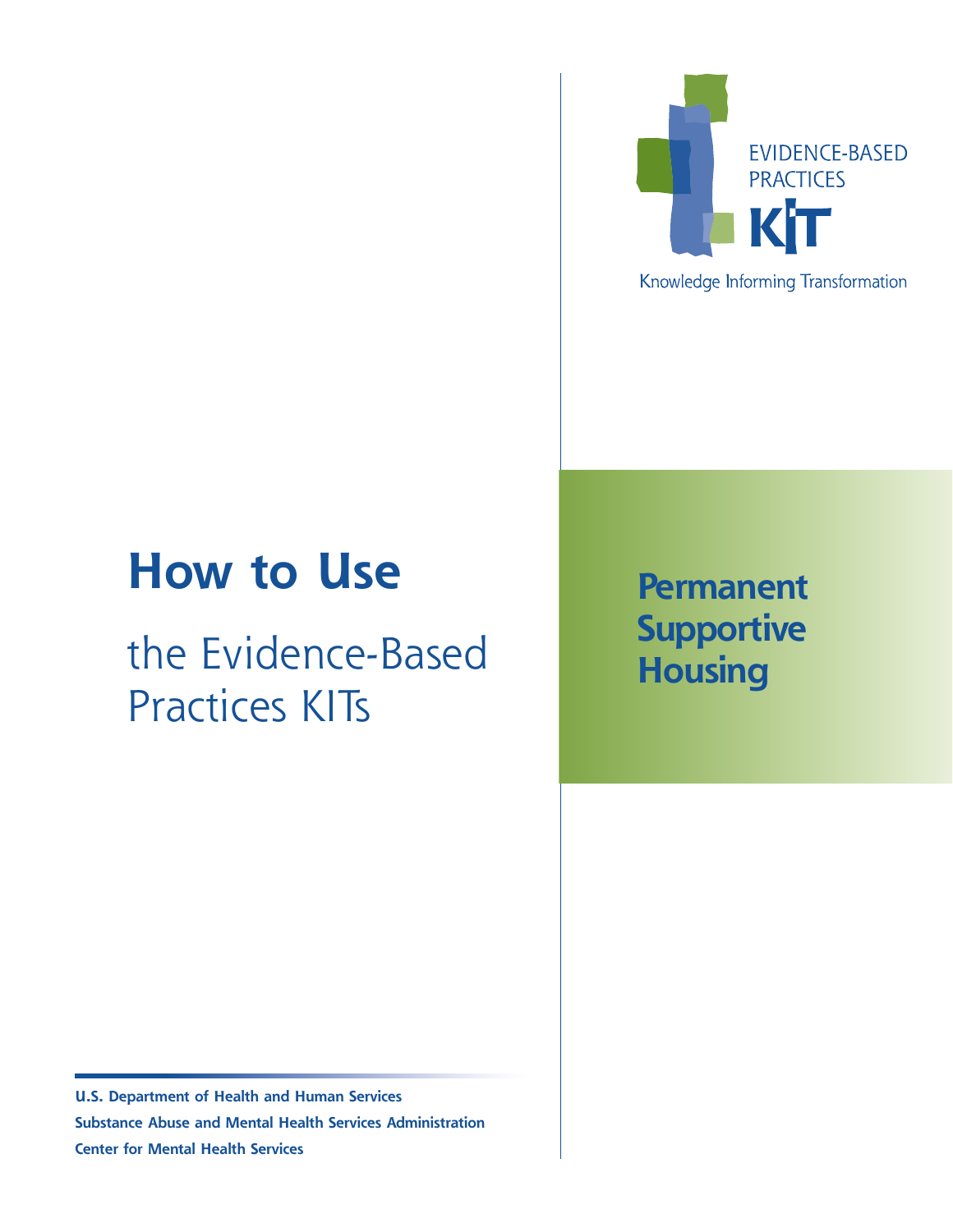## **Acknowledgments**

This document was produced for the Substance Abuse and Mental Health Services Administration (SAMHSA) by Abt Associates, Inc., and Advocates for Human Potential, Inc., under contract number 280-04-0095 and Westat under contract number 270-03-6005, with SAMHSA, U.S. Department of Health and Human Services (HHS). Pamela Fischer, Ph.D., served as the Government Project Officer.

### **Disclaimer**

The views, opinions, and content of this publication are those of the authors and contributors and do not necessarily reflect the views, opinions, or policies of the Center for Mental Health Services (CMHS), SAMHSA, or HHS.

## **Public Domain Notice**

All material appearing in this document is in the public domain and may be reproduced or copied without permission from SAMHSA. Citation of the source is appreciated. However, this publication may not be reproduced or distributed for a fee without the specific, written authorization from the Office of Communications, SAMHSA, HHS.

#### **Electronic Access and Copies of Publication**

This publication may be downloaded or ordered at [http://www.samhsa.gov/shin.](http://www.samhsa.gov/shin) Or, please call SAMHSA's Health Information Network at **1-877-SAMHSA-7** (1-877-726-4727) (English and Español).

#### **Recommended Citation**

Substance Abuse and Mental Health Services Administration. *Permanent Supportive Housing: How to Use the Evidence-Based Practices KITs*. HHS Pub. No. SMA-10-4509, Rockville, MD: Center for Mental Health Services, Substance Abuse and Mental Health Services Administration, U.S. Department of Health and Human Services, 2010.

**Originating Office**

**Center for Mental Health Services Substance Abuse and Mental Health Services Administration 1 Choke Cherry Road Rockville, MD 20857**

HHS Publication No. SMA-10-4509 Printed 2010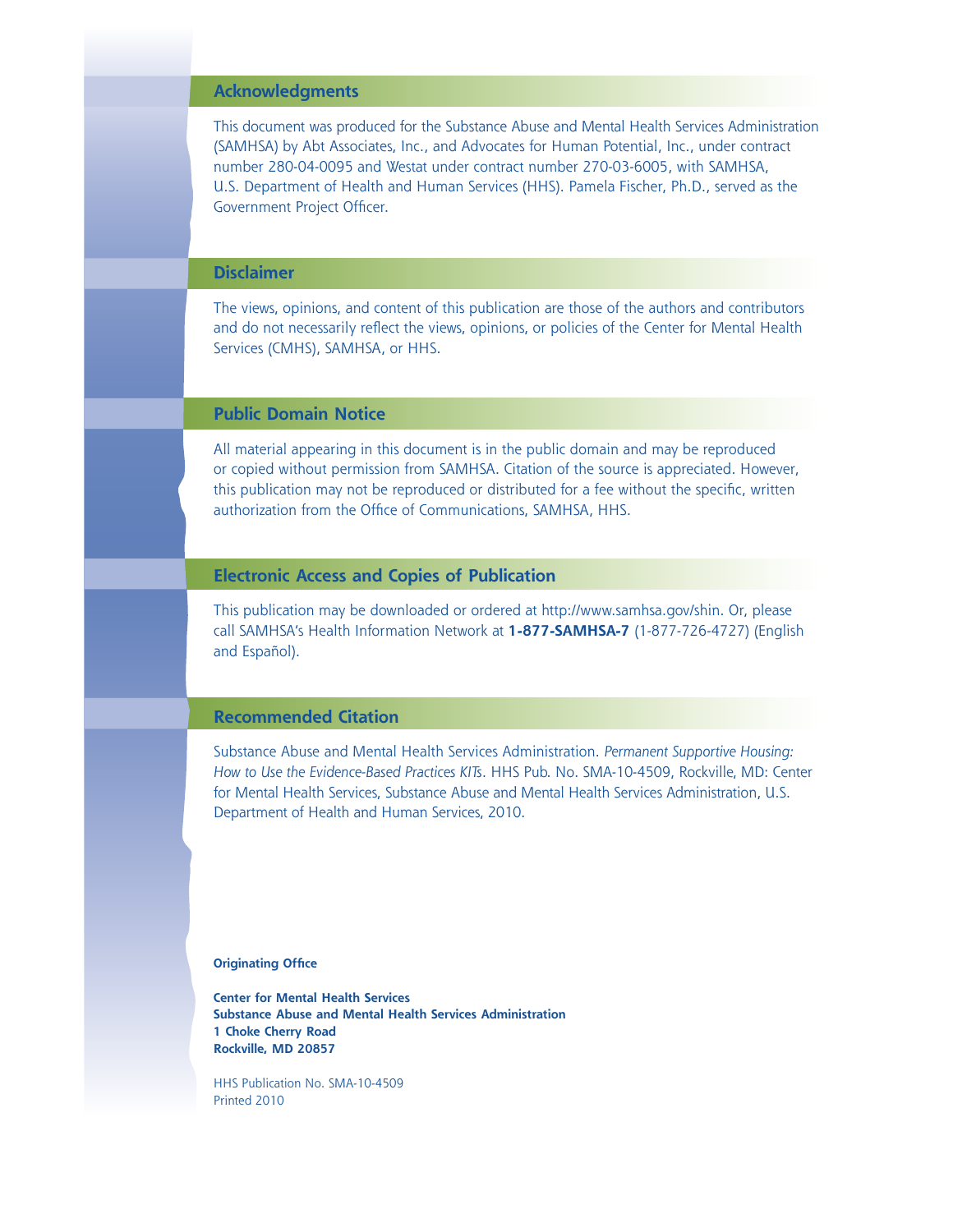

## Knowledge Informing Transformation

## **How to Use the Evidence-Based Practices KITs**

The Evidence-Based Practices KITs, a product of the Substance Abuse and Mental Health Services Administration's (SAMHSA) Center for Mental Health Services (CMHS), give states, communities, administrators, practitioners, consumers of mental health care, and their family members resources to implement mental health practices that work.

The emphasis on implementing evidence-based practices (EBP) stems from a consensus that a gap exists between what we know about effective treatments and the services currently offered.

**Permanent Supportive Housing**

For references, see the booklet, *The Evidence*.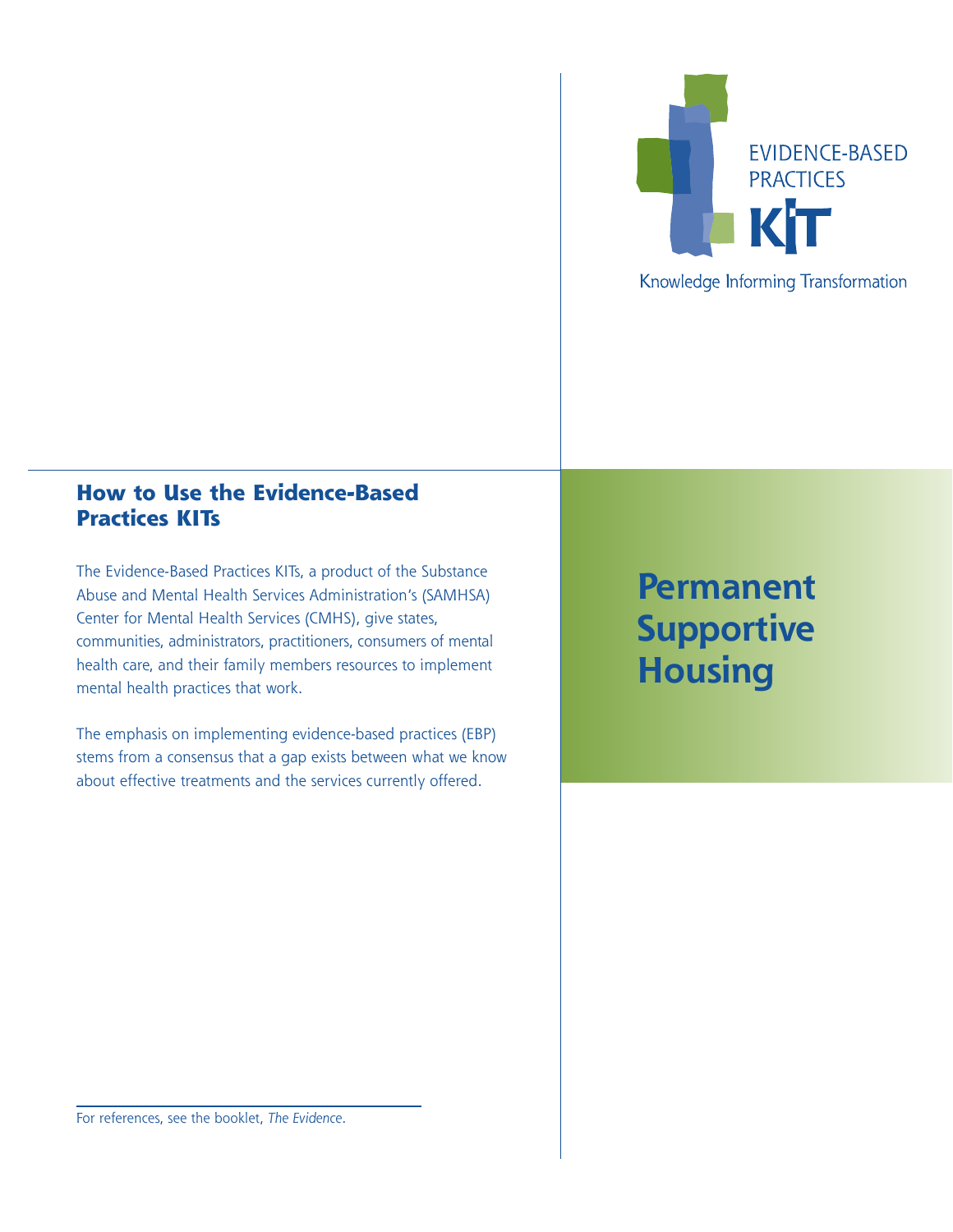This KIT is part of a series of Evidence-Based Practices KITs created by the Center for Mental Health Services, Substance Abuse and Mental Health Services Administration, U.S. Department of Health and Human Services.

This booklet is part of the Permanent Supportive Housing KIT, which includes eight booklets:

**How to Use the Evidence-Based Practices KITs Getting Started with Evidence-Based Practices Building Your Program Training Frontline Staff Evaluating Your Program The Evidence Tools for Tenants Using Multimedia to Introduce Your EBP**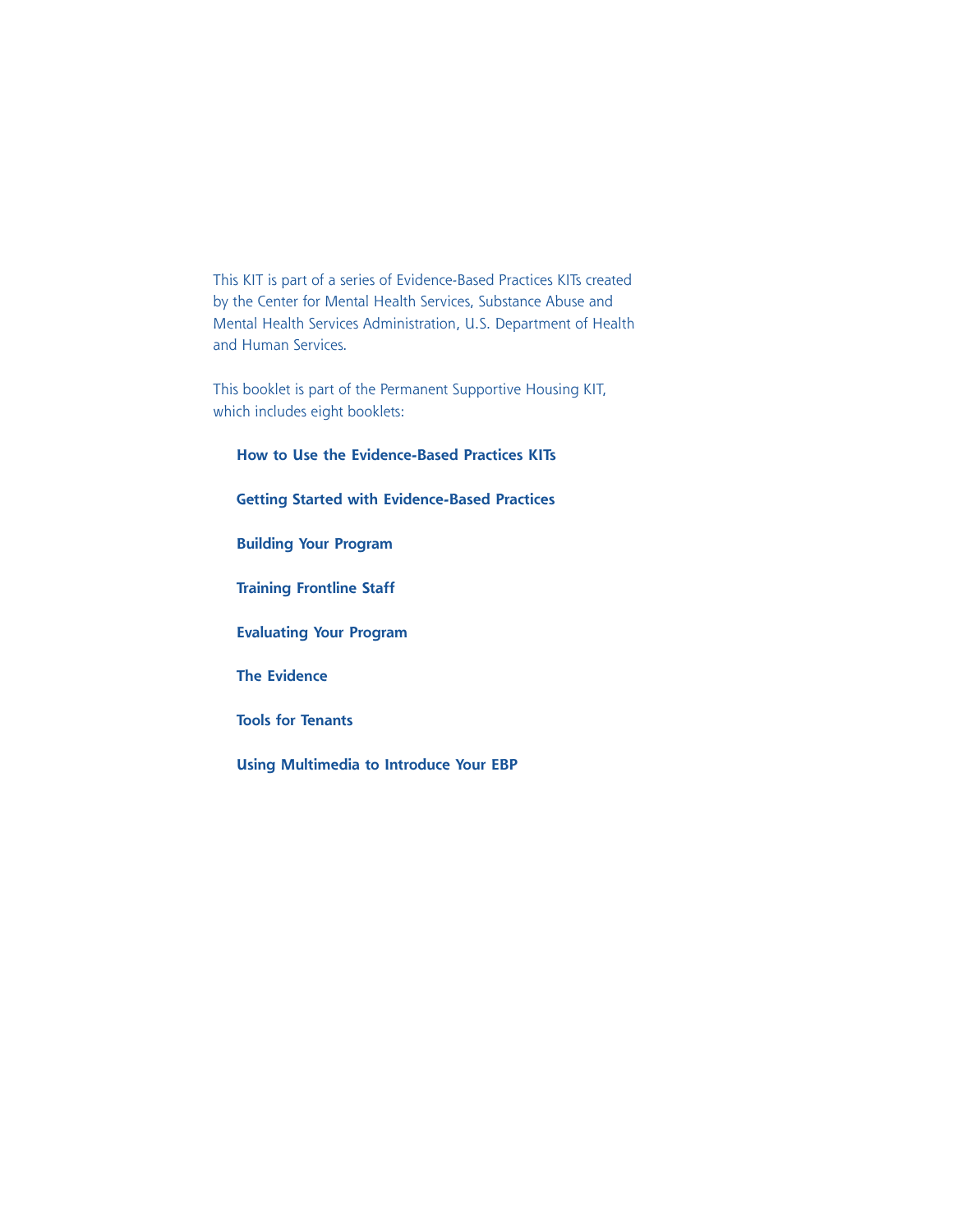

## **How to Use the Evidence-Based Practices KITs**

The Evidence-Based Practices KITs, a product of the Substance Abuse and Mental Health Services Administration's (SAMHSA) Center for Mental Health Services (CMHS), give states, communities, administrators, practitioners, consumers of mental health care, and their family members resources to implement mental health practices that work.

The emphasis on implementing evidence-based practices (EBP) stems from a consensus that a gap exists between what we know about effective treatments and the services currently offered. Several key reports call for closing the gap between what research tells us is effective and how services are delivered. These reports include the following:

- U.S. Department of Health and Human Services, *Mental Health: A Report of the Surgeon General* (1999); *Mental Health: Culture, Race and Ethnicity. A Supplement to Mental Health: A Report of the Surgeon General* (2001)
- National Advisory Mental Health Council Workgroup on Child and Adolescent Mental Health Intervention Development and Deployment, *Blueprint for Change: Research on Child and Adolescent Mental Health* (2001);
- Institute of Medicine, *Improving the Quality of Health Care for Mental and Substance-Use Conditions:* (2006); and
- New Freedom Commission on Mental Health, *Achieving the Promise: Transforming Mental Health Care in America. Final Report* (2003).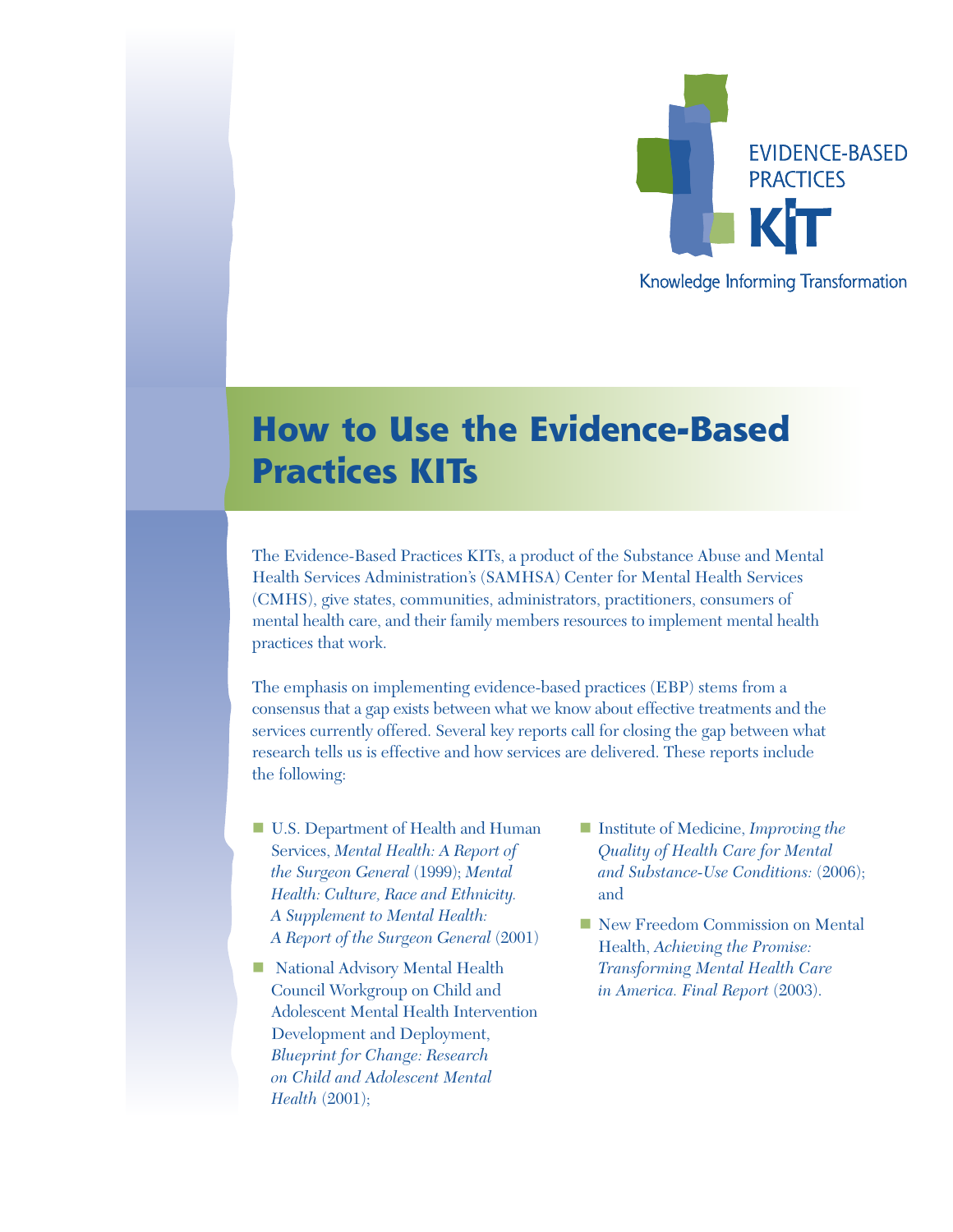SAMHSA recognizes the importance of identifying and implementing EBPs in real settings. This EBP Knowledge Informing Transformation (KIT) series incorporates state-of-the-art systems-change research to help mental health agencies implement EBPs or clinical and administrative practices found to consistently produce specific, intended results. The KIT also meets scientific and stakeholder criteria for effectiveness.

**While many mental health agencies provide excellent services, the opportunity to integrate the best that science has to offer into the service delivery system has compelled many agencies to implement EBPs.**

In 2004, 47 states were implementing EBPs either in part or statewide (Ganju, 2004) and the number of interested communities and organizations was growing.

## **How the EBP KITs Started**

The Evidence-Based Practices KITs were born in 1998 when the Robert Wood Johnson Foundation convened a panel of researchers, clinicians, administrators, consumers, and family advocates to evaluate the research and determine which practices demonstrated positive outcomes in multiple research studies.

The panel identified six EBPs:

- **Illness Management and Recovery;**
- Supported Employment;
- **Family Psychoeducation,**
- Assertive Community Treatment;
- Integrated Treatment for Co-Occurring Disorders (substance use and mental illness); and
- **Medication Treatment, Evaluation and** Management (MedTEAM).
- Integrated Treatment for Co-Occurring Disorders (substance use and mental illness); and
- Medication, Treatment, Evaluation and Management.

KITs, formerly called Information Resource Kits, were piloted in 2003 and subsequent field evaluations have helped refine them. The contributions of many organizations, researchers, providers, administrators, policymakers, consumers, and family members give these EBP KITs their strength and vitality.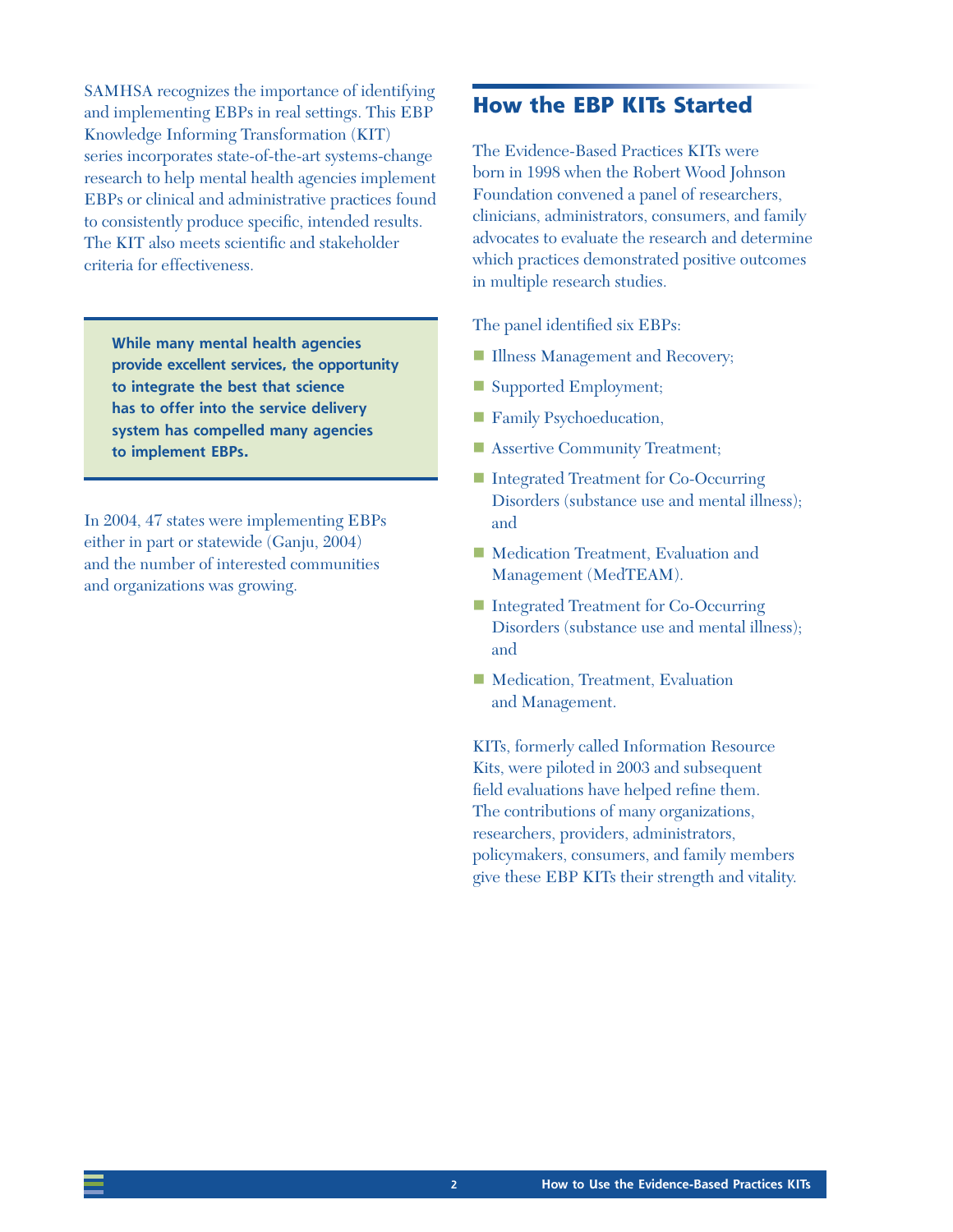Developing the KITs is one of several SAMHSA activities focused on encouraging EBPs in mental health. We expect to identify more evidencebased practices for future KITs. Topics include the following:

- Consumer-Operated Services;
- Interventions for Disruptive Behavior Disorders;
- Mental Health Promotion and Prevention of Behavioral Problems;
- Supported Education
- **Permanent Supportive Housing**
- Treatment of Depression in Older Adults; and

In addition to the KITs, SAMHSA is developing resource guides for promising practices, such as Supported Education. Additional research is encouraged to establish more evidence for promising practices.

Widespread adoption of effective practice interventions is at the center of SAMHSA's mission to improve service and is a major part of achieving its strategic goals of improving accountability, capacity, and effectiveness. SAMHSA hopes that the KITs will help communities provide the most effective services possible for people with mental illnesses and substance abuse problems.

## **Using the KITs**

Each KIT provides the EBP's practice philosophy, beliefs, and values that guide the following:

- **Clinical judgments;**
- Specific treatment components;
- Structured service-delivery components; and
- Evaluation components.

KITs outline the essential components of each EBP and give you suggestions collected from those who have successfully implemented them. These materials are based on professionals' experience of how to develop new programs within mental health systems and agencies.

#### **Two philosophical tenets steer these KITs:**

**Consumers and families have a right to information about effective treatments and, in areas where EBPs exist, they have a right to access effective services.**

**Mental health services should have the goal of helping people achieve their personal recovery goals; develop resilience; and live, work, learn, and participate in the community.**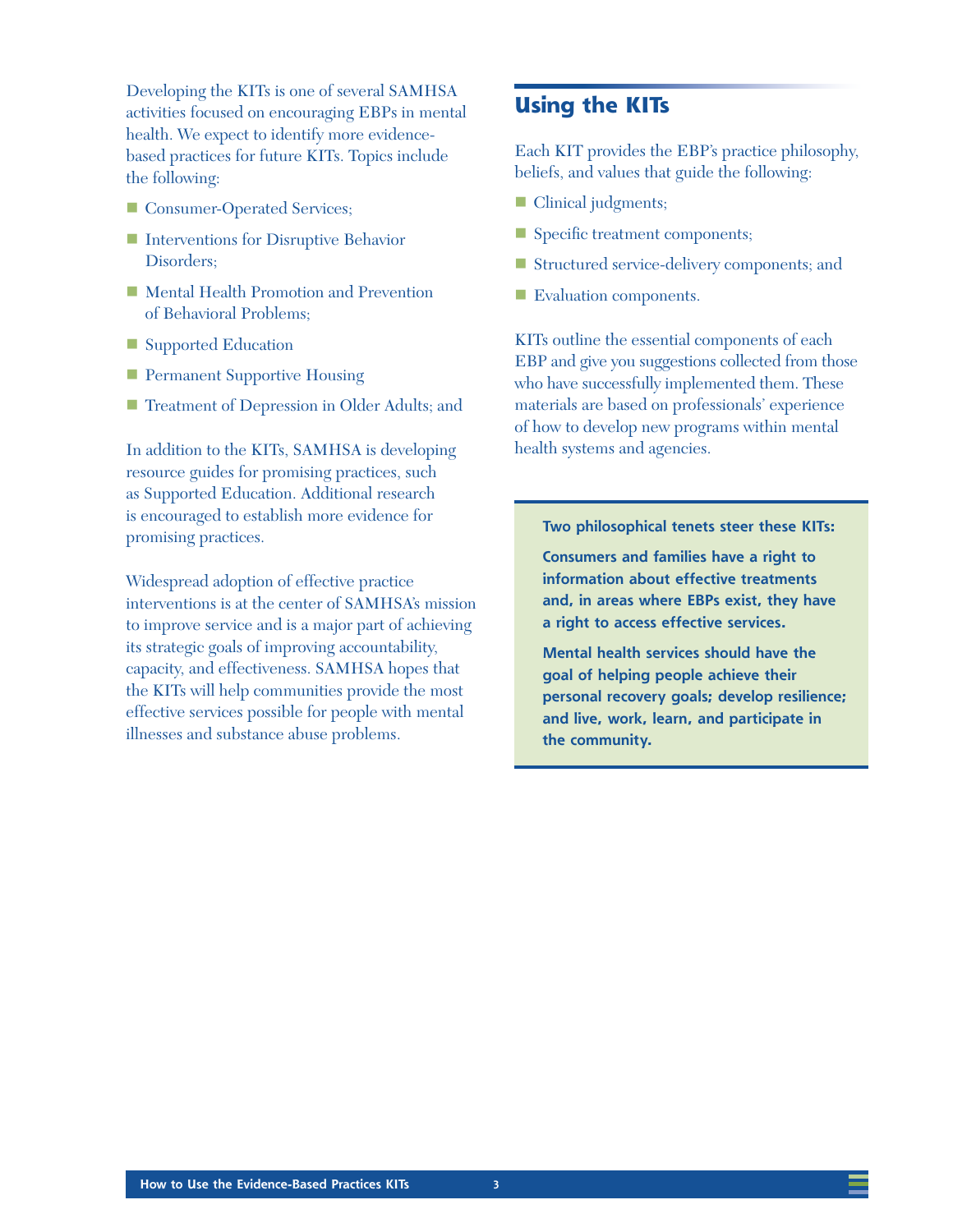Research shows that giving written educational materials to practitioners alone does not change practice (Hyde, P. et. al, 2003). The KITS, therefore, include materials in various formats for a wide array of stakeholder groups. The KITs are primarily geared toward five critical groups of stakeholders:

- **Public mental health authorities;**
- Agency administrators and program leaders;
- Clinical supervisors and direct service practitioners;
- Consumers of mental health services; and
- **Family members and other supporters.**

The KITs present materials in different formats, including the following:

- Slides for a PowerPoint presentation;
- Brochures:
- DVDs and CD-ROMs;
- **Practice workbooks and exercises; and**
- **Program guidelines.**

**If you manage the implementation process—and if you are administratively and clinically responsible to develop and manage the EBP program—you should read this entire KIT and be prepared to disseminate KIT materials to the appropriate people.**

While all stakeholders are welcome to read the entire KIT, we realize that many will not have the time to do so. For this reason, we targeted specific materials to particular stakeholder groups.

On the final page of this booklet, *Each KIT at a Glance* shows you the variety of educational tools within each KIT. The booklets were not intended to be read sequentially, but rather to be used by different stakeholders as resources throughout the implementation process.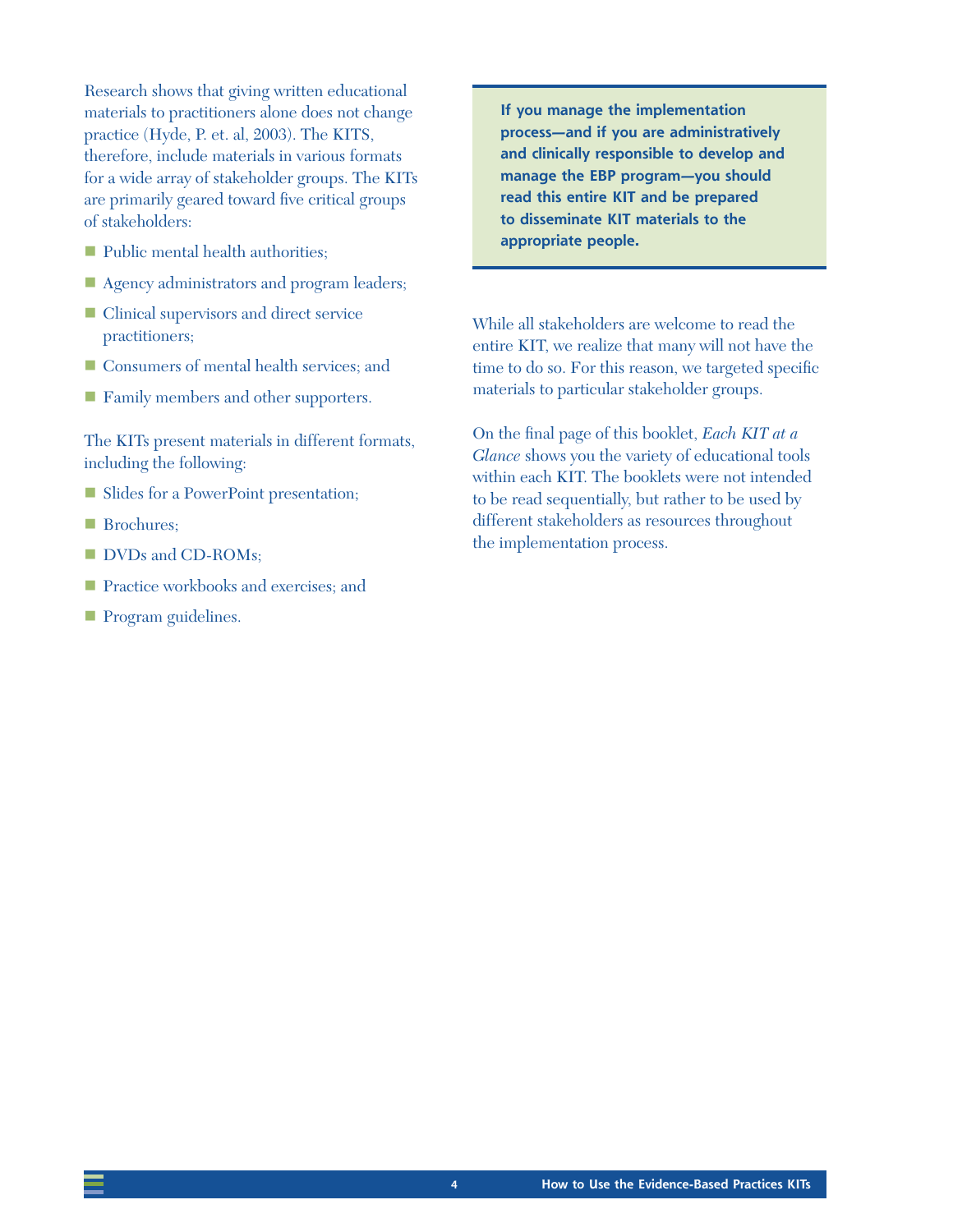## **A word about terms we use**

People from various backgrounds and perspectives developed these materials. During development, it became evident that many different terms describe the key stakeholders. For clarity and consistency, in most instances we used common terms to identify these groups; however, in some situations, we use more precise or alternative terms. For instance, in the Supported Employment KIT, we often use employment specialist rather than practitioner.

Here are some notes about some of the terms we use:

- **Consumers:** We most frequently use *consumer* in the KITs. Consumers are people who are living with serious mental illnesses and who use professional mental health services. Some KITs may target people who are not yet using mental health services and, therefore, may refer to *people who have experienced psychiatric symptoms*.
- **Family and other supporters: Recognizing** that many consumers have key supporters who are not family members, we often use *family and other supporters*.
- **Practitioners and clinical supervisors:** Practitioner means the person who delivers mental health services. This term is used instead of *clinician*, *case manager*, *nurse*, *psychiatrist*, *therapist*, etc., except when referring to a specific kind of role (for example, the employment specialist in the Supported Employment KIT). We use *clinical supervisor*

to distinguish staff who supervise the clinical work of the practitioner from those with strictly administrative responsibilities.

- **EBP program leader:** The agency staff person who is trying to put the EBP into practice. We use this term instead of *program supervisor*, *operations director*, *program manager*, or *program administrator* because it clarifies the fact that this person's job is to manage the EBP implementation process with the support of the agency's administration. In the Family Psychoeducation KIT, the program leader is called *the family intervention coordinator*.
- **Public mental health authorities: People** who determine the regulations and funding structures of the public mental health system. We recognize that EBPs may also be implemented and overseen in the private sector.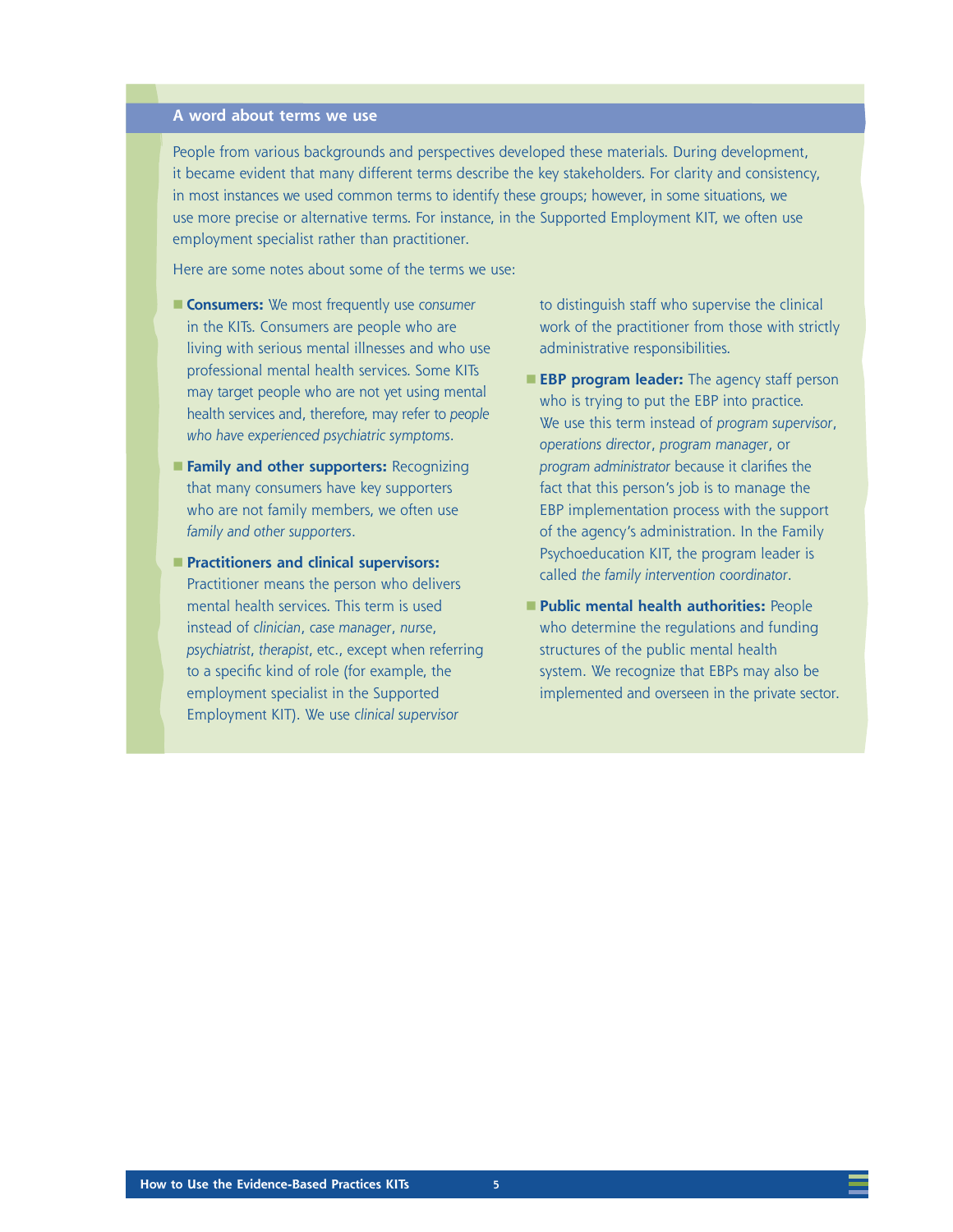## **Terms Used in the Permanent Supportive Housing KIT**

**Activities of Daily Living (ADL):** Activities such as bathing, dressing, walking, and grooming. An ADL scale aids in assessing an individual's functioning.

**Affordable:** The U.S. Department of Housing and Urban Development (HUD) defines *affordable* as paying no more than 30 percent of one's monthly income for housing, including basic utilities (not including phone or cable). This standard of affordability applies to all housing programs funded by HUD and must be a part of calculating a tenant's rent. See *Cost Burden*.

**Americans with Disabilities Act (ADA):** Federal law prohibiting discrimination against people with disabilities in areas such as employment and provision of local and state government services. In the context of housing, the ADA provides protections in housing funded by local and state governments. Additionally, the Supreme Court has held that the ADA requires states to provide services to people with disabilities in the most integrated setting appropriate to their needs, and many argue that restrictive residential programs can violate this standard. See *Olmstead*.

**Bridge subsidy:** A short-term subsidy provided to a tenant who is waiting for a long-term or permanent subsidy, such as *Section 8. Bridge* refers to the fact that the subsidy helps bridge the gap in time from which tenants move into housing until they receive permanent or long-term subsidies.

**Chronically homeless:** According to HUD, an unaccompanied disabled individual who has been continuously homeless for more than 1 year. See *Homeless*.

**Continuum of Care:** Both a planning process and an application for funding from HUD. The Continuum of Care brings together service providers in a geographic area to plan for providing housing and services for people who are homeless. The Continuum of Care controls funding for programs that target people who are homeless, specifically, Shelter Plus Care (S+C), Supportive Housing Program (SHP), and Section 8 Single Room Occupancy.

Consolidated Plan (Con Plan) controls funding for four formula grant programs:

- **Home Investment Partnership (HOME);**
- Community Development Block Grants (CDBG);
- Housing Opportunities for Persons with AIDS (HOPWA); and
- **Exercise** Emergency Shelter Grants (ESG).

**Community Development Block Grant (CDBG):** 

A major source of funding for programs that benefit low-income neighborhoods. Most cities and large towns receive an allocation of CDBG dollars directly from HUD. CDBG funds can be used in a variety of ways, including funding for affordable housing.

**Cost burden:** According to HUD, low-income households that pay between 31 and 50 percent of their income toward housing costs are considered to be *rent burdened*. When the percentage of income spent on housing costs exceeds 50 percent, the household is considered to be *severely rent burdened* and have "worst case" needs for housing assistance.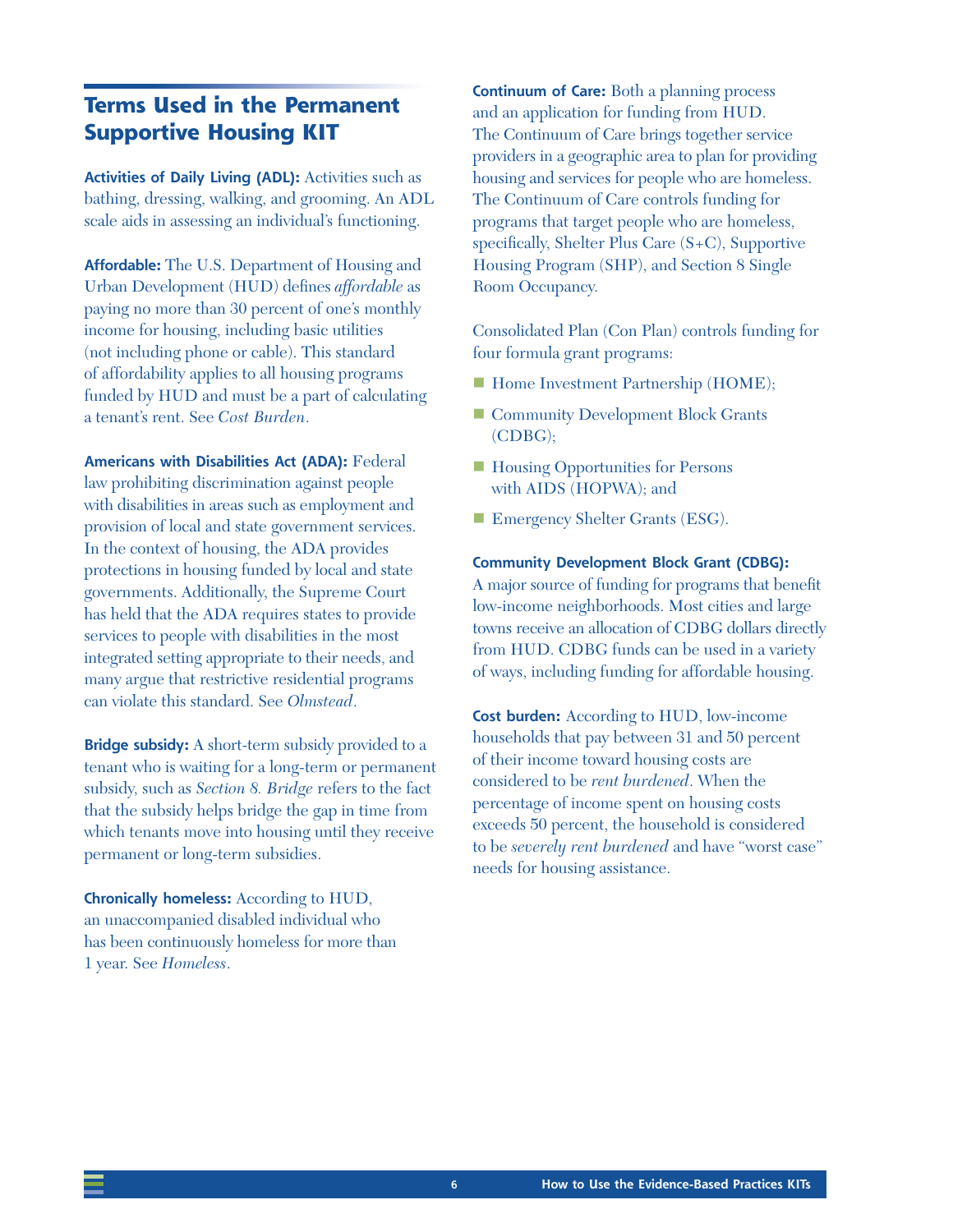**Custodial living or custodial setting:** A facility has control over a person's monthly income and takes almost all of that income as payment for room and board and care. People living in custodial settings have very few personal resources and retain control over only a small amount of "pocket money" each month.

**Emergency Shelter Grants (ESG):** HUD program funding temporary shelters for people who are homeless; this program is not used for permanent housing.

**Entitlement:** A guarantee of access because of legal rights. Various benefit programs such as Social Security, veterans' benefits, and food stamps are called *entitlements*. Also, communities with more than 50,000 residents are called *entitlement communities* because they automatically qualify for CDBG funds.

**Fair Housing Act:** Federal law broadly prohibiting housing-related discrimination against people with disabilities and enabling them to request *reasonable accommodations* or make *reasonable modifications* to rental property.

Fair market rent (FMR): A monetary amount that HUD determines represents a fair rent for a particular size rental unit in a particular community, based on statistical surveys. FMR serves as a guideline for allowable rent in programs such as Section 8 and HOME.

**HOME Program:** The largest federal block grant to state and local governments exclusively for creating affordable housing. Funding is available for a wide range of activities, including building, buying, and/ or rehabilitating affordable housing for rent or homeownership and providing direct rental assistance to low-income people.

### **Homeless:** According to HUD, *homeless individuals* include:

- **Those who lack a fixed, regular, and adequate** nighttime residence; and
- **Those who have a primary nighttime residence** that is—
	- $\Box$  A supervised publicly or privately operated shelter designed to provide temporary living accommodations (including welfare hotels, congregate shelters, and transitional housing for the mentally ill);
	- $\Box$  An institution that provides a temporary residence for individuals intended to be institutionalized; or
	- $\Box$  A public or private place not designed for, or ordinarily used as, a regular sleeping accommodation for human beings.

The federal definition of homeless is used to qualify people for assistance through programs funded by HUD and other federal agencies.

**Housing choice vouchers:** Sometimes called *Section 8*, housing choice vouchers are administered by public housing authorities (PHAs) nationwide and make up the difference between 30 percent of a person's income and the fair market rent for a city or town. Housing choice vouchers are portable and allow tenants to choose where they live.

**Housing finance agency:** A state agency that administers state and federal funding for affordable housing to assist low-income people.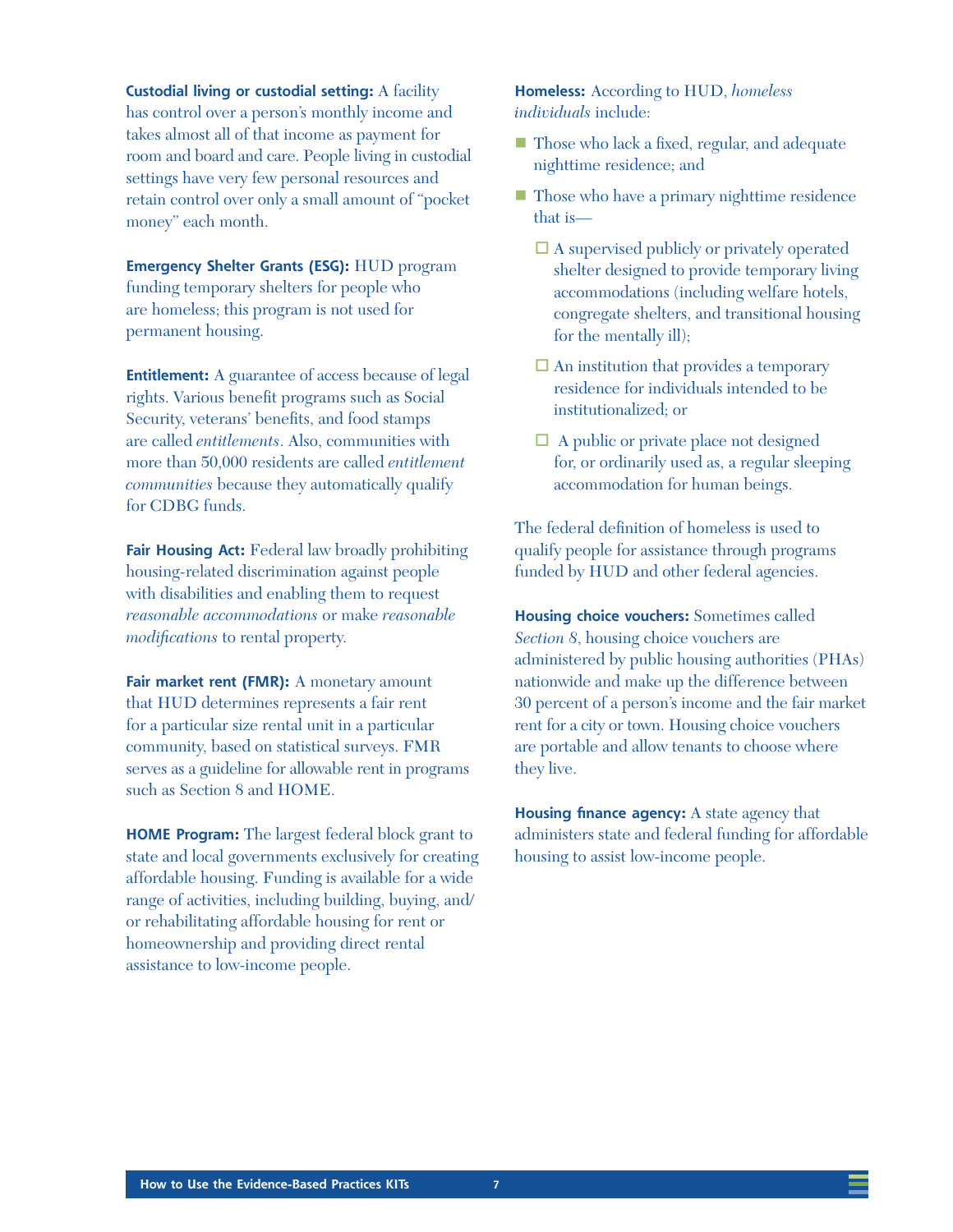**Housing First:** An approach to homelessness that provides people with permanent housing as quickly as possible. Receiving services, sobriety, and other conditions of readiness are eliminated or reduced.

**Housing Opportunities for Persons with AIDS (HOPWA):** A program administered by HUD under the *Continuum of Care*. The focus is affordable housing for people with AIDS or HIV.

**Housing trust funds:** State-level funding for affordable housing. The source for housing trust funds is usually general revenue dollars, but some may come from a dedicated source such as a hotel or motel tax.

**Housing Quality Standards (HQS):** Developed and mandated by HUD, HQS are specific standards for the physical aspects of a unit and include items like the number of windows, the number of light fixtures, how the plumbing functions, etc. Public housing agencies (PHAs) may add requirements to HQS based on local building codes or geographic conditions. Any program receiving HUD funds will be required to meet HQS.

**HUD:** U.S. Department of Housing and Urban Development.

**Low income housing tax credits (LIHTC):** The main source of funding for affordable housing development in the United States. LIHTC is administered at the local level by each state's housing finance agency and provides a tax credit in exchange for providing affordable housing. Credits are sold to large corporations at a discount and the funds are used to build housing.

**McKinney-Vento:** Refers to the McKinney-Vento Homeless Assistance Act, which was passed in 1987 and funds numerous programs that assist people who are homeless. Major programs funded under McKinney-Vento include the Continuum of Care programs such as the Supportive Housing Program (SHP) and Shelter Plus Care (S+C).

**New Freedom Initiative:** Launched in February 2001, the New Freedom Initiative is designed to promote full access to community life for people with disabilities, including access to employment and educational opportunities and to assistive and universally designed technologies. The New Freedom Initiative builds on the 1990 Americans with Disabilities Act (ADA), the landmark legislation providing protections against discrimination, and the U.S. Supreme Court's 1999 *Olmstead v. L.C.* decision, which affirmed the right of individuals to live in community settings.

**New Freedom Commission:** As part of the New Freedom Initiative, President Bush established the New Freedom Commission on Mental Health in April 2002. In its final report, the Commission concluded that the mental health system must be transformed so that people with psychiatric disabilities have access to consumer-driven, recovery-based treatment and services, including affordable, permanent housing coupled with flexible, individualized supports.

**Olmstead:** Refers to a legal case, *Olmstead v. L.C*., which interpreted the *ADA's* antidiscrimination provision to mean that states and localities must provide services to people with disabilities in integrated settings.

**Pro forma:** Financial statements that project income and cash flow for a rental housing project.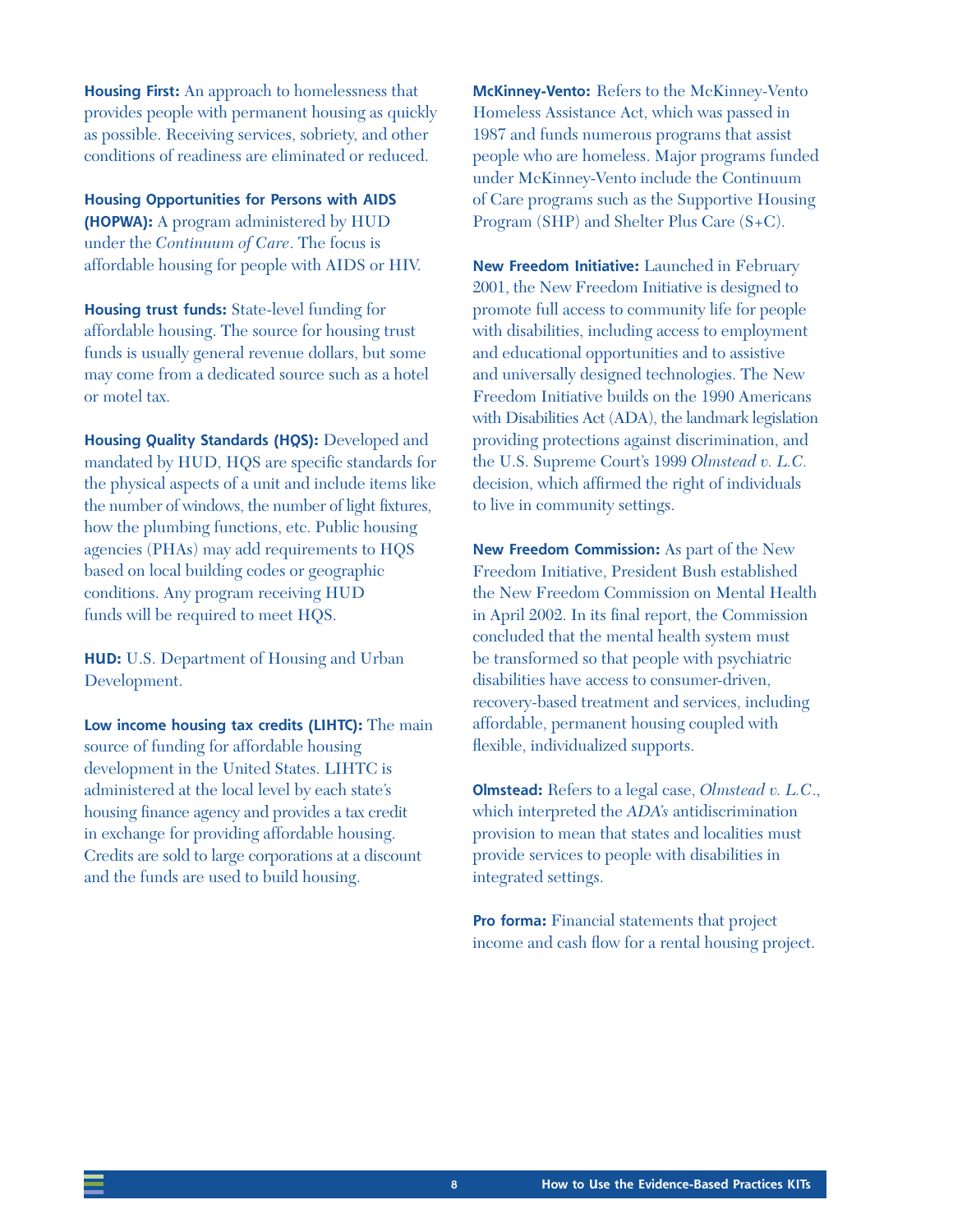**Project-based rental assistance (PRA):** Assistance that lowers the cost of housing for tenants and is tied to a particular unit. Tenants who choose to live in those units pay a reduced rent.

**Public housing agency (PHA):** The local entity responsible for administering housing choice vouchers (Section 8), and which may own and operate public housing for low-income people.

**Public housing agency plan (PHA Plan):** Controls funding received by a PHA for both public housing and housing choice vouchers. Any government entity that receives funding for these programs is required to complete the plan that is linked to the funds it will receive.

**Reasonable accommodation:** In the context of housing, as defined by regulations under the Fair Housing Act, Section 504 of the Rehabilitation Act, and the Americans with Disabilities Act (ADA), a *reasonable accommodation* is a change in rules, policies, practices, or services so that a person with a disability will have an equal opportunity to use and enjoy a dwelling unit or common space. Housing providers should do everything they can to assist, but they are not required to make changes that would fundamentally alter the program or create an undue financial and administrative burden. Reasonable accommodations may be necessary at all stages of the housing process, including application, tenancy, or eviction prevention. For example, a housing provider would make a reasonable accommodation for a tenant with mobility impairment by fulfilling the tenant's request for a reserved parking space in front of the entrance to his unit, even though all parking is unreserved. In the context of employment, the ADA requires an employer to provide reasonable accommodations to allow people with disabilities to apply for jobs and work.

**Reasonable modification:** Under the Fair Housing Act, a physical change made by the tenant at the tenant's expense, such as installing a grab bar in a bathroom. The extent of the changes determines whether they are reasonable, and the tenant must pay for the changes and return the property to its original state after moving out. Under the Rehabilitation Act, a tenant in federally funded housing might not be financially responsible for the modification, so long as the cost to the landlord is reasonable.

**Rehabilitation Act:** Federal law requiring that federally funded housing is accessible to people with disabilities.

**Scattered-site housing:** Housing located throughout the community; it can be agencyowned or privately owned.

**Section 8:** Former name, still widely used, for Housing Choice Vouchers.

**Section 8 Single Room Occupancy (SRO):** HUD program providing rental assistance for singleroom occupancy (SRO) units for people who are homeless. SRO units are designed for a single individual and might include a private bath or kitchenette, but the regulations do not require these facilities.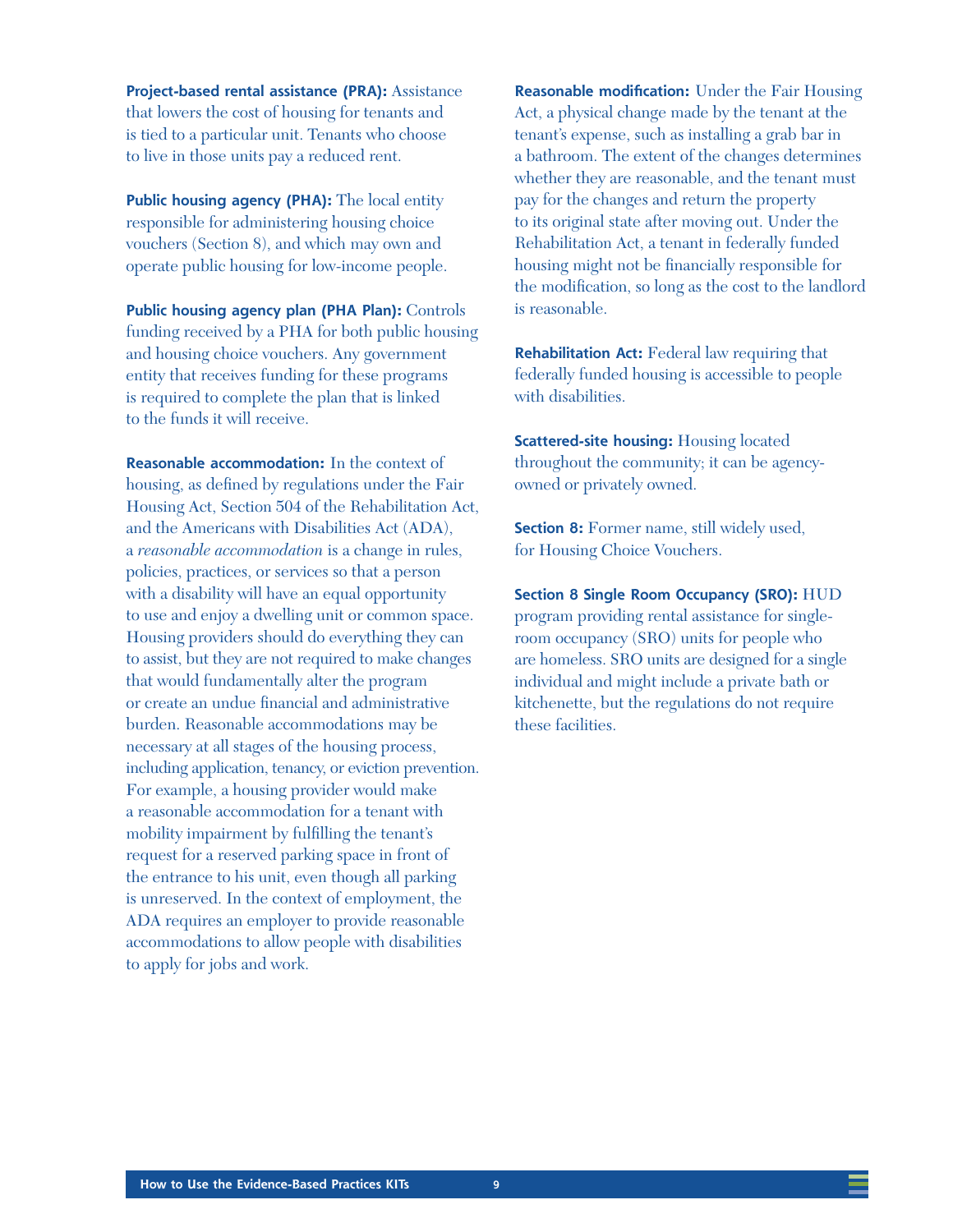**Section 811 Supportive Housing for People with Disabilities:** HUD program that provides funding for both developing and operating housing for people with disabilities. An organization owns and operates the housing and rents individual units to tenants with disabilities. Can be *scatteredsite* or *single-site*.

**Shelter Plus Care (S+C):** HUD program that provides rental assistance for hard-to-serve homeless people with disabilities in connection with supportive services. The program funds rental assistance payments through *tenant-based rental assistance*, *sponsor-based rental assistance*, *project-based rental assistance* (with or without rehabilitation), and *Section 8 Moderate Rehabilitation for Single Room Occupancy* buildings.

**Single-site housing:** Housing in which tenants who receive support services live together in a single building or complex of buildings, with or without onsite support services.

**Sponsor-based rental assistance (SRA):** Support to a nonprofit agency allowing it to buy or lease housing that is then leased to qualified tenants.

**Subsidies:** Funding that helps lower the cost of rent for low-income tenants. Includes *project-based rental assistance*, *sponsor-based rental assistance*, and *tenant-based rental assistance*.

#### **Supportive Housing Program (SHP):** HUD

program funding housing and services for people who are homeless. SHP funds five categories of projects as follows:

- **Transitional housing, for up to 24 months;**
- **Permanent housing;**
- Safe havens, which provide shelter and services for hard-to-reach homeless populations;
- Supportive services only (SSO), meaning that the project does not include housing or shelter; and
- Innovative supportive housing, which does not fall into any of the other four categories.

Not all SHP-funded programs are considered permanent supportive housing within the framework of this KIT.

**Sweat equity:** Part of a self-help housing model in which the people who will live in the houses invest their labor and time rather than money in developing the housing.

#### **Tenant-based rental assistance (TRA or TBRA):**

Housing assistance in which tenants receive a voucher entitling them to a reduced rent that can be used to rent any unit that meets affordability, quality, and size standards and for which the landlord agrees to accept the voucher.

**Wellness Recovery Action Plan (WRAP):** Preparing a WRAP allows people to help identify triggers and signs of psychiatric distress, as well as specifying the types of services that they want and do not want if they become incapacitated.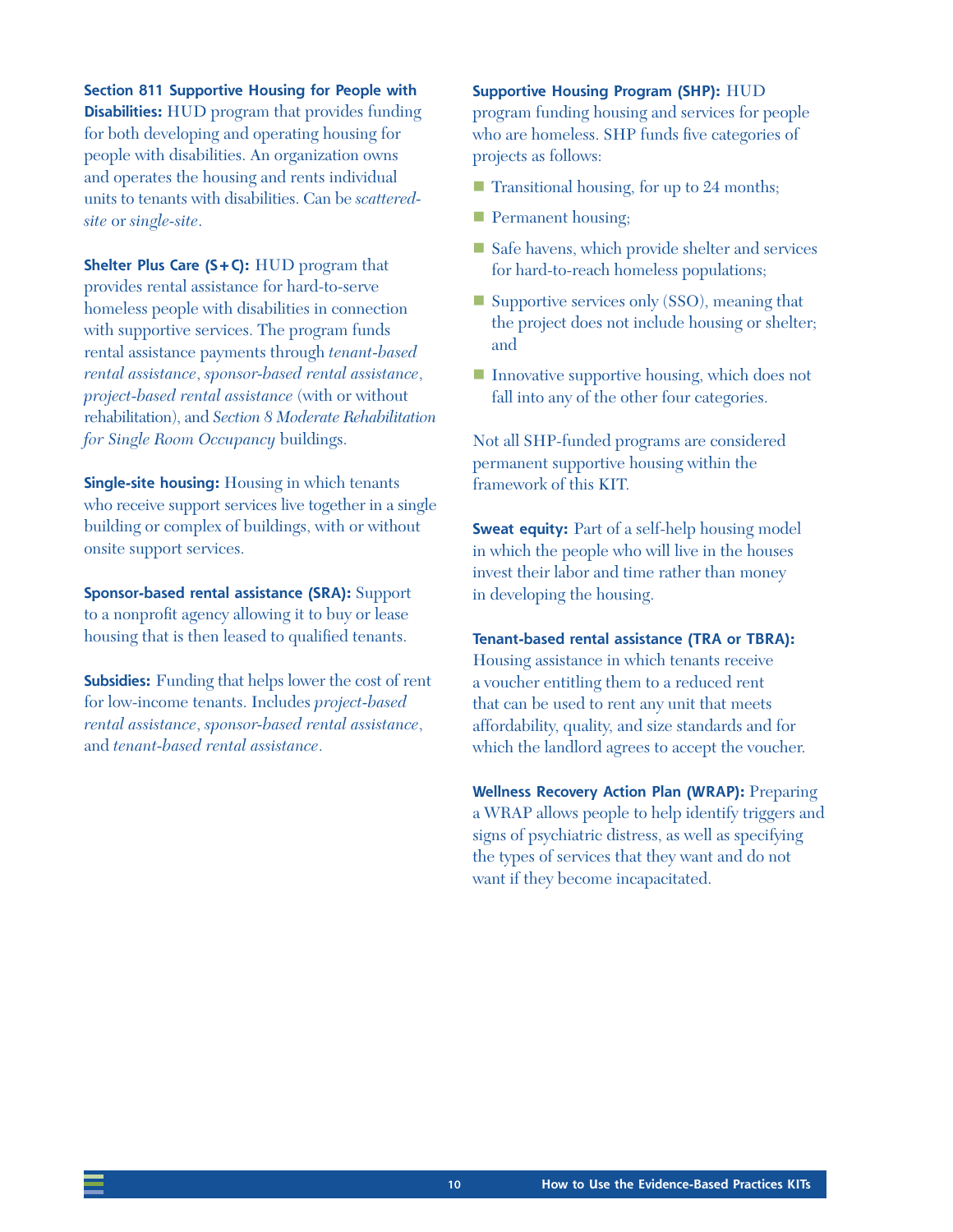| This KIT at a Glance                                                                                                                                                                                                                                                                                                                                                                                                                                                                                                                                                                                                                                                                                                                                 |                                                                                                                                                                                                                                                                                                                                                                                                                                                   |                                                                                                                                                                                                                                                                                                                                                                                                                                                                                                            |                                                                                                                                                                                                                                                                                                                                                                                               |
|------------------------------------------------------------------------------------------------------------------------------------------------------------------------------------------------------------------------------------------------------------------------------------------------------------------------------------------------------------------------------------------------------------------------------------------------------------------------------------------------------------------------------------------------------------------------------------------------------------------------------------------------------------------------------------------------------------------------------------------------------|---------------------------------------------------------------------------------------------------------------------------------------------------------------------------------------------------------------------------------------------------------------------------------------------------------------------------------------------------------------------------------------------------------------------------------------------------|------------------------------------------------------------------------------------------------------------------------------------------------------------------------------------------------------------------------------------------------------------------------------------------------------------------------------------------------------------------------------------------------------------------------------------------------------------------------------------------------------------|-----------------------------------------------------------------------------------------------------------------------------------------------------------------------------------------------------------------------------------------------------------------------------------------------------------------------------------------------------------------------------------------------|
| <b>Building Your Program</b><br>For agency                                                                                                                                                                                                                                                                                                                                                                                                                                                                                                                                                                                                                                                                                                           | <b>Training Frontline Staff</b><br>For practitioners                                                                                                                                                                                                                                                                                                                                                                                              | <b>Evaluating Your</b><br>Program<br>For quality assurance                                                                                                                                                                                                                                                                                                                                                                                                                                                 | <b>Tools for Tenants</b><br>For consumers                                                                                                                                                                                                                                                                                                                                                     |
| program leaders, and<br>mental health authorities                                                                                                                                                                                                                                                                                                                                                                                                                                                                                                                                                                                                                                                                                                    |                                                                                                                                                                                                                                                                                                                                                                                                                                                   |                                                                                                                                                                                                                                                                                                                                                                                                                                                                                                            |                                                                                                                                                                                                                                                                                                                                                                                               |
| <b>Implementation</b><br>tips for agency<br>administrators and<br>program leaders<br>■ Tips for public<br>mental health<br><b>authorities</b><br><b>Building Your Program</b><br>offers suggestions on<br>how mental health<br>authorities may support<br>implementation. It<br>also gives tips to help<br>agency staff develop<br>the program, including<br>information about the<br>following:<br>■ Staffing;<br>Developing policies<br>and procedures;<br>■ Understanding EBP<br>revenue sources and<br>budgeting; and<br>Developing a training<br>structure.                                                                                                                                                                                     | Overview of the<br>practice<br>Practitioner's<br>knowledge and skills<br>Training Frontline Staff,<br>a workbook especially<br>for practitioners, covers<br>the nuts and bolts of<br>delivering services.<br>These materials assume<br>that staff are trained and<br>experienced in working<br>with people with serious<br>mental illness. General<br>information about<br>working with people<br>with serious mental<br>illness is not included. | Process and<br>outcome measures<br>■ How to conduct<br>process and<br>outcome<br>assessments<br><b>Evaluating Your Program</b><br>gives you general<br>information about<br>developing a quality<br>assurance system and<br>for integrating process<br>and outcome measures<br>into a quality assurance<br>system.<br>It also tells you how<br>to conduct process<br>assessments and<br>outcomes monitoring.<br>Tips on how to use<br>process and outcomes<br>data to improve the<br>program are included. | ■ Tips for finding,<br>affording, and<br>maintaining<br>supportive housing<br>Resources for<br>consumers searching<br>for housing<br><b>Tools for Tenants</b><br>provides comprehensive<br>information and<br>resources for those<br>looking for supportive<br>housing.<br>This book also gives<br>consumers information<br>about the availability<br>of housing and their<br>housing rights. |
| <b>Using Multimedia to Introduce Your Promising Practice</b>                                                                                                                                                                                                                                                                                                                                                                                                                                                                                                                                                                                                                                                                                         |                                                                                                                                                                                                                                                                                                                                                                                                                                                   | <b>The Evidence</b>                                                                                                                                                                                                                                                                                                                                                                                                                                                                                        |                                                                                                                                                                                                                                                                                                                                                                                               |
| for all stakeholders                                                                                                                                                                                                                                                                                                                                                                                                                                                                                                                                                                                                                                                                                                                                 |                                                                                                                                                                                                                                                                                                                                                                                                                                                   | for all stakeholders                                                                                                                                                                                                                                                                                                                                                                                                                                                                                       |                                                                                                                                                                                                                                                                                                                                                                                               |
| Using Multimedia to Introduce Your Promising Practice presents introductory<br>materials to explain the practice and how it helps consumers and families.<br>Examples include sample brochures and introductory PowerPoint presentations,<br>that are on the CD-ROM in the KITs. Brochures are available in both English<br>and Spanish. Use them during inservice training meetings or for community<br>presentations to cover:<br><b>Background information;</b><br>The practice principles and values; and<br>The basic rationale for service components.<br>Anyone trained in the promising practice (including program leaders, staff,<br>and advisory group members) should be able to use these tools to educate<br>other stakeholder groups. |                                                                                                                                                                                                                                                                                                                                                                                                                                                   | This section introduces all stakeholders to the<br>evidence that supports the promising practice.<br>Any reference cited in the KIT can be found<br>in this booklet.                                                                                                                                                                                                                                                                                                                                       |                                                                                                                                                                                                                                                                                                                                                                                               |
|                                                                                                                                                                                                                                                                                                                                                                                                                                                                                                                                                                                                                                                                                                                                                      | administrators, EBP                                                                                                                                                                                                                                                                                                                                                                                                                               |                                                                                                                                                                                                                                                                                                                                                                                                                                                                                                            | team members                                                                                                                                                                                                                                                                                                                                                                                  |